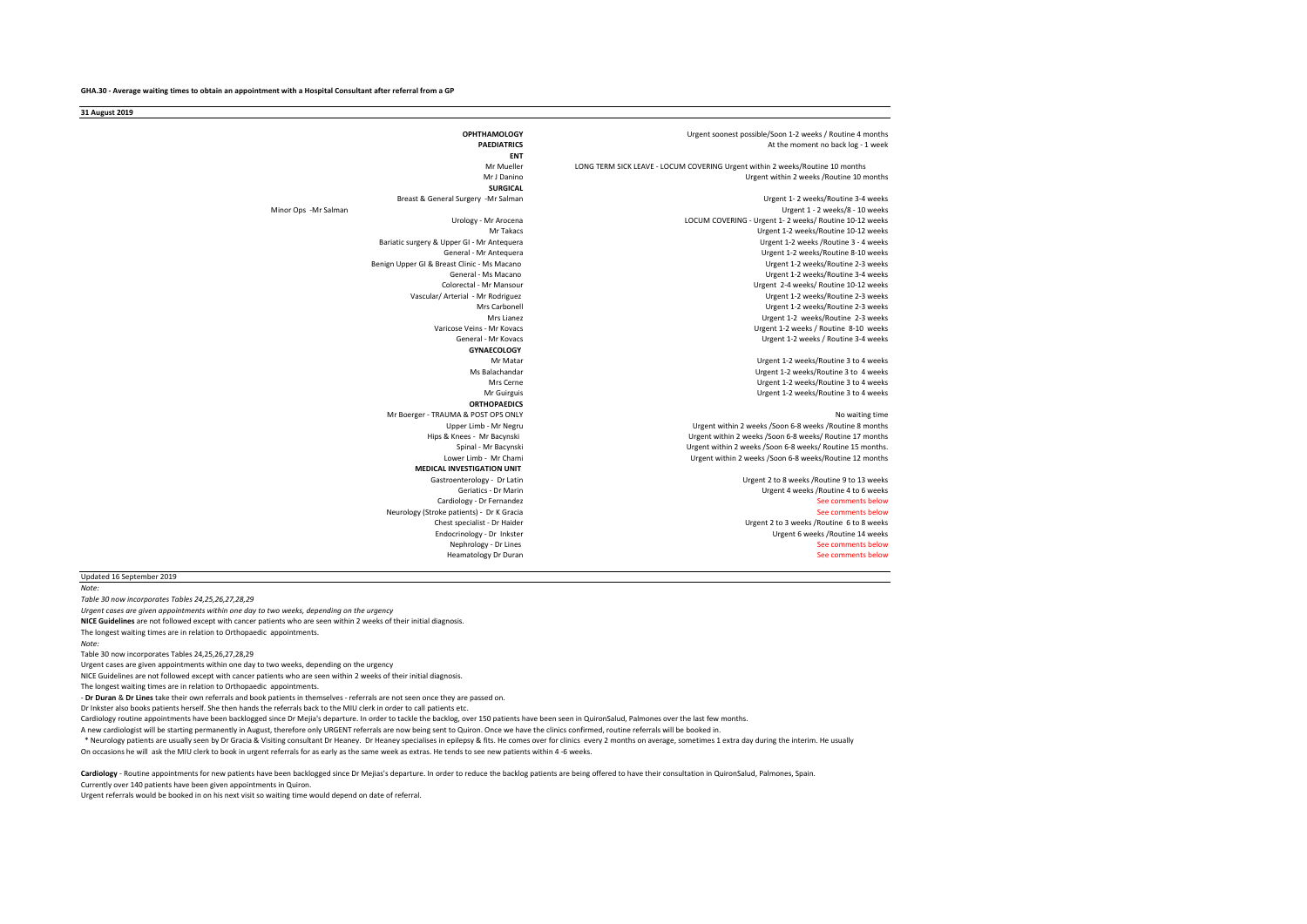**OPHTHAMOLOGY**<br> **OPHTHAMOLOGY**<br> **ALLY DESCRIPTION ASSESS AND A MODEL OF A MODEL OF A MODEL OF A MODEL OF A MODEL OF A MODEL OF A MODEL OF A MODEL OF A MODEL OF A MODEL OF A MODEL OF A MODEL OF A MODEL OF A MODEL OF A MODEL** PAEDIATRICS<br> **PAEDIATRICS** At the moment no back log - 1 week<br>
I ONG TERM SICK LEAVE - LOCUM COVERING Literent within 2 weeks/Routine 10 months LONG TERM SICK LEAVE - LOCUM COVERING Urgent within 2 weeks/Routine 10 months Mr J Danino **Mr J Danino 10 months**<br>Urgent 1-2 weeks/Routine 3-4 weeks /<br>Urgent 1-2 weeks/Routine 3-4 weeks SURGICAL - Breast & General Surgery -Mr Salman<br>Minor Ops -Mr Salman Minor Ops -Mr Salman <br>Minor Ops -Mr Salman Alternate weeks Urgent 1 - 2 weeks/8 - 10 weeks<br>Urgent 1 - 2 weeks/ Routine 10-12 weeks Urgent 1- 2 weeks/ Routine 10-12 weeks<br>Mr Takacs - Mr Arocena LOCUM COVERING Urgent 1-2 weeks/ Routine 10-12 weeks Urgent 1-2 weeks/Routine 10-12 weeks<br>Urgent 1-2 weeks /Routine 8-10 weeks Bariatic surgery & Upper GI - Mr Antequera<br>General - Mr Antequera Urgent 1-2 weeks/Routine 8-10 weeks<br>Urgent 1-2 weeks/Routine 2-3 weeks Benign Upper GI & Breast Clinic - Ms Macano<br>General - Ms Macano General - Ms Macano **Channel Accord Controller and Channel Accord Controller** Urgent 1-2 weeks/Routine 3-4 weeks<br>Urgent 2-4 weeks/Routine 10-12 weeks **Colorectal - Mr Mansour** Urgent 2-4 weeks/ Routine 10-12 weeks Vascular/ Arterial - Mr Rodriguez Urgent 1-2 weeks/Routine 2-3 weeks<br>
Mrs Carbonell<br>
Urgent 1-2 weeks/Routine 2-3 weeks Urgent 1-2 weeks/Routine 2-3 weeks Mrs Lianez<br>
Mrs Lianez Carrios Anthropolis - Mrs Lianez<br>
Urgent 1-2 weeks/Routine 8-10 weeks Varia - Mr Kovacs **Varia - Mr Kovacs** Urgent 1-2 weeks / Routine 8-10 weeks<br>Ceneral - Mr Kovacs Urgent 1-2 weeks / Routine 3-4 weeks General - Mr Kovacs<br>GYNAECOLOGY - Mr Matar and Data and Data and Data and Data and Data and Data and Data and Data and Data and D<br>Urgent 1-2 weeks/Routine 3 to 4 weeks EXAECOLOGY - Mr Matar Matar Colombia 2 to 4 weeks/Routine 3 to 4 weeks/Notine 3 to 4 weeks/<br>
Mrs Balachandar Matar Matar Urgent 1-2 weeks/Routine 3 to 4 weeks Malachandar and the state of the Urgent 1-2 weeks/Routine 3 to 4 weeks<br>Mrs Gerne and the Urgent 1-2 weeks/Routine 3 to 4 weeks Mrs Cerne Urgent 1-2 weeks/Routine 3 to 4 weeks<br>Mr Guirguis Communications of the Urgent 1-2 weeks/Routine 3 to 4 weeks Urgent 1-2 weeks/Routine 3 to 4 weeks<br>No waiting time ORTHOPAEDICS - Mr Boerger - TRAUMA & POST OPS ONLY<br>Upper Limb - Mr Negru Upper Limb - Mr Negru<br>Urgent within 2 weeks /Soon 6-8 weeks /Routine 13 months<br>Urgent within 2 weeks /Soon 6-8 weeks/ Routine 17 months Hips & Knees - Mr Bacynski Urgent within 2 weeks /Soon 6-8 weeks/ Routine 17 months Spinal - Mr Bacynski Spinal - Mr Bacynski Chrometers of Muslim 2 weeks / Soon 6-8 weeks/ Routine 15 months<br>Urgent within 2 weeks / Soon 6-8 weeks/ Routine 11 months Urgent within 2 weeks /Soon 6-8 weeks/Routine 11 months<br>Urgent 3 to 7 weeks /Routine 9 to 13 weeks MEDICAL INVESTIGATION UNIT - Gastroenterology - Dr Latin<br>Geriatics - Dr Marin Urgent 3 to 4 weeks /Routine 4 to 7 weeks Cardiology - Dr Fernandez<br>
Cardiology - Dr Ernandez<br>
See comments above See comments above See comments above Neurology (Stroke patients) - Dr K Gracia<br>Chest specialist - Dr Haider Chest specialist - Dr Haider Chest specialist - Dr Haider Chest School and Chest School and Chest School and C<br>Chest specialist - Dr Inkster Chest Chest Chest Chest (Urgent 2 to 10 weeks /Routine 6 to 16 weeks Urgent 2 to 10 weeks /Routine 6 to 16 weeks Nephrology - Dr Lines **New York Constructs above** See comments above See comments above See comments above See comments above See comments above See comments above See comments above See comments above See comments above S Heamatology Dr Duran

**31 July 2019**

#### Updated 16 September 2019

*Note:* 

*Table 30 now incorporates Tables 24,25,26,27,28,29*

*Urgent cases are given appointments within one day to two weeks, depending on the urgency*

**NICE Guidelines** are not followed except with cancer patients who are seen within 2 weeks of their initial diagnosis. The longest waiting times are in relation to Orthopaedic appointments.

*Note:* 

*Table 30 now incorporates Tables 24,25,26,27,28,29*

*Urgent cases are given appointments within one day to two weeks, depending on the urgency*

**NICE Guidelines** are not followed except with cancer patients who are seen within 2 weeks of their initial diagnosis.

The longest waiting times are in relation to Orthopaedic appointments.

Cardiology - Routine appointments for new patients have been backlogged since Dr Mejias's departure. In order to reduce the backlog patients are being offered to have their consultation in QuironSalud, Palmones, Spain.

Currently over 140 patients have been given appointments in Quiron.

**Neurology** patients are seen by Visiting consultant Dr Heaney who comes over for clinics every 2 months and sometimes 1 extra day during the interim.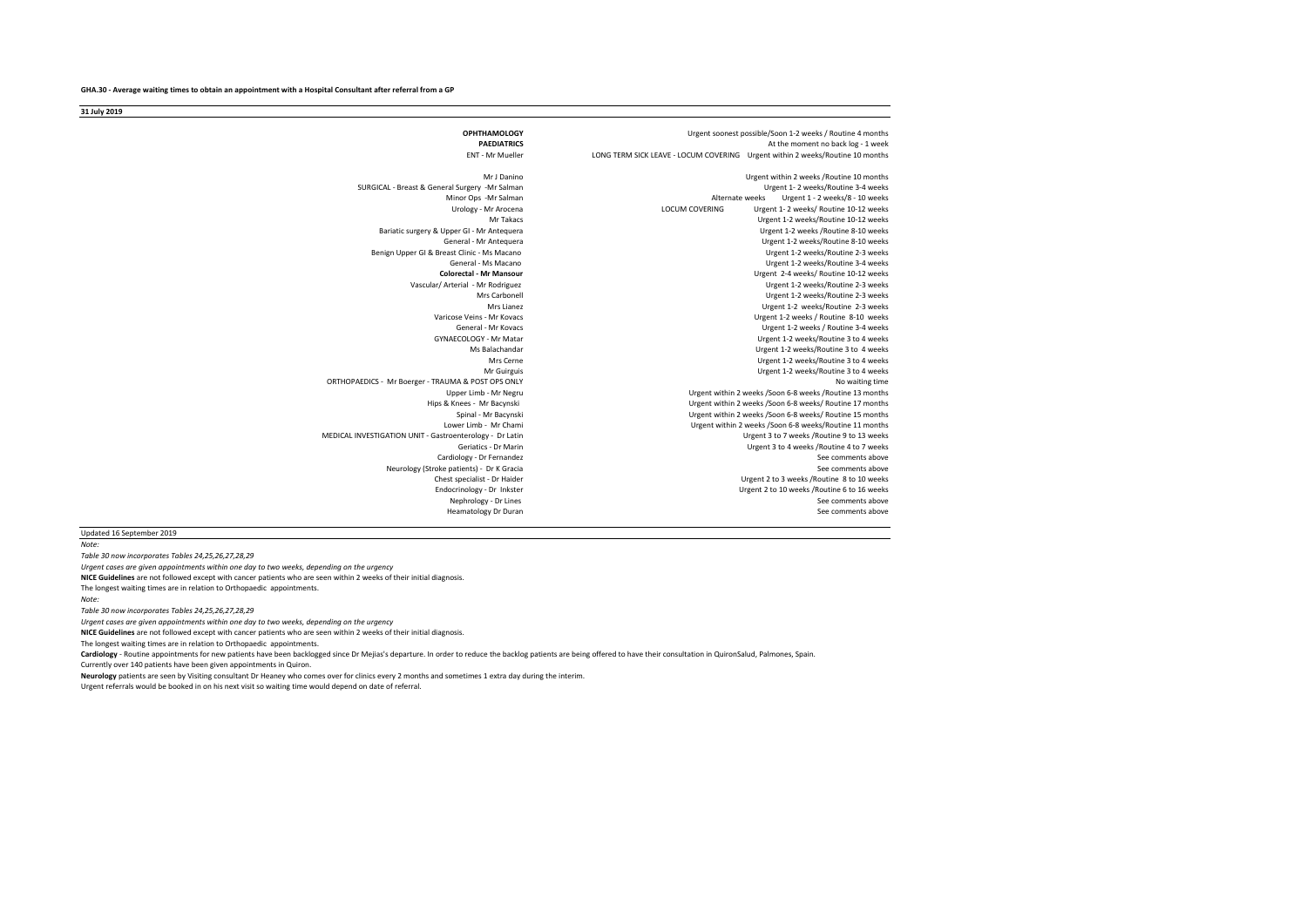**30 June 2019**

**OPHTHAMOLOGY**<br> **OPHTHAMOLOGY**<br> **ALLY DESCRIPTION ASSESS AND A MODEL OF A MODEL OF A MODEL OF A MODEL OF A MODEL OF A MODEL OF A MODEL OF A MODEL OF A MODEL OF A MODEL OF A MODEL OF A MODEL OF A MODEL OF A MODEL OF A MODEL** PAEDIATRICS<br> **PAEDIATRICS** At the moment no back log - 1 week<br> **ENT** - Mr Mueller **At the moment of the COVER COVERING** Urgent within 2 weeks/Routine 11 months **LONG TERM SICK LEAVE - LOCUM COVERING Urgent within 2 weeks/Routine 11 months** Mr J Danino **Mr J Danino 11 months**<br>Urgent 1-2 weeks /Routine 2-3 weeks /<br>Urgent 1-2 weeks /Routine 2-3 weeks **SURGICAL** - General Surgery -Mr Salman Minor Ops -Mr Salman <br>
Urgent 1 - 2 weeks/8 - 10 weeks<br>
Urgent 1 - 2 weeks/ Routine 10-12 weeks **Urology** - Mr Arocena LOCUM COVERING Urgent 1- 2 weeks/ Routine 10-12 weeks Urgent 1-2 weeks/Routine 10-12 weeks<br>Urgent 1-2 weeks /Routine 6-8 weeks **Bariatic surgery & Upper GI** - Mr Antequera<br>General - Mr Antequera Urgent 1-2 weeks/Routine 6-8 weeks<br>Urgent 1-2 weeks/Routine 2-3 weeks **Benign Upper GI & Breast Clinic - Ms Macano General - Ms Macano** General - Ms Macano Christianus - Seneral - Ms Macano Urgent 1-2 weeks/Routine 3-4 weeks<br>Breast & General - Mr Salman Christianus - Urgent 1-2 weeks/Routine 3-4 weeks **Breameral - Mr Salman Communisty Communisty Communisty Communisty Communisty Communisty Communisty Communisty**<br>Colorectal - Mr Mansour Colorectal - Mr Mansour **Colorectal - Mr Mansour** Urgent 1-2 weeks/ Routine 8-10 weeks<br>Urgent 1-2 weeks/ Routine 2-3 weeks **Urgent 1-2 weeks/Routine 2-3 weeks** Mrs Carbonell Urgent 1-2 weeks/Routine 2-3 weeks<br>Mrs Lianez Mrs Lianez<br>Urgent 1-2 weeks/Routine 2-3 weeks Mrs Lianez<br>Mrs Linnez Urgent 1-2 weeks/Routine 2-3 weeks<br>
Urgent 1-2 weeks/Routine 2-12 weeks/Routine 2-12 weeks/ **Se Veins** - Mr Kovacs<br>General - Mr Kovacs Now the Second Discovery of the Urgent 1-2 weeks / Routine 8-12 weeks / Routine 3-4 weeks General - Mr Kovacs General - Mr Kovacs Communication Communication Communication Communication Communication C<br>GYNAECOLOGY - Mr Matar Communication Communication Communication Communication Communication Communication Com **COLOG**Y - Mr Matar **COLOGOS** - Mr Matar Urgent 1-2 weeks/Routine 4 weeks<br>
Mrs Balachandar **Urgent 1-2 weeks/Routine 4 weeks** Urgent 1-2 weeks/Routine 4 weeks Mrs Cerne Cerne Urgent 1-2 weeks/Routine 4 weeks<br>Mr Guirguis Cerne Urgent 1-2 weeks/Routine 4 weeks Urgent 1-2 weeks/Routine 4 weeks o**RTHOPAEDICS** - Mr Boerger - TRAUMA & POST OPS ONLY<br>Upper Limb - Mr Negru Urgent within 2 weeks /Soon 6-8 weeks /Routine 13 months Hips & Knees - Mr Bacynski Urgent within 2 weeks /Soon 6-8 weeks/ Routine 15 months Spinal - Mr Bacynski<br>
1 Spinal - Mr Bacynski Lower Limb - Mr Chami<br>
1 Irgent within 2 weeks /Soon 6-8 weeks/ Routine 10 months Urgent within 2 weeks /Soon 6-8 weeks/Routine 10 months<br>Urgent 1 to 4 weeks /Routine 7 to 9 weeks **MEDICAL INVESTIGATION UNIT - Gastroenterology - Dr Latin URGENT 1 CONCERT**<br>Geriatics - Dr Marin Urgent 2 to 4 weeks /Routine 2 to 7 weeks<br>See comments above **Cardiology** - Dr Fernandez See comments above See comments above See comments above See comments above See comments above See comments above See comments above See comments above See comments above See comments above See **Neurology (Stroke patients) - Dr K Gracia**<br>**Chest specialist - Dr Haider Chest specialist** - Dr Haider **Chest specialist** - Dr Haider **Chest specialist** - Dr Haider **Endocrinology** - Dr Inkster **Endocrinology** - Dr Inkster **Endocrinology** - Dr Inkster **Endocrinology** - Dr Inkster **Endocrinolog Endocrinology** - Dr Inkster **Endocrinology** - Dr Inkster Urgent 2 to 10 weeks /Routine 6 to 16 weeks /<br>**Nephrology** - Dr Lines **Nephrology** - Dr Lines See comments above<br>See comments above **Heamatology** Dr Duran

Updated 16 September 2019 *Note:* 

*Table 30 now incorporates Tables 24,25,26,27,28,29* **NICE Guidelines** are not followed except with cancer patients who are seen within 2 weeks of their initial diagnosis. *Urgent cases are given appointments within one day to two weeks, depending on the urgency*

The longest waiting times are in relation to Orthopaedic appointments. *Note:* 

*Table 30 now incorporates Tables 24,25,26,27,28,29*

*Urgent cases are given appointments within one day to two weeks, depending on the urgency*

**NICE Guidelines** are not followed except with cancer patients who are seen within 2 weeks of their initial diagnosis.

The longest waiting times are in relation to Orthopaedic appointments.

Cardiology - Routine appointments for new patients have been backlogged since Dr Meijas's departure. In order to reduce the backlog patients are being offered to have their consultation in QuironSalud, Palmones, Spain.

Currently over 140 patients have been given appointments in Quiron.

**Neurology** patients are seen by Visiting consultant Dr Heaney who comes over for clinics every 2 months and sometimes 1 extra day during the interim.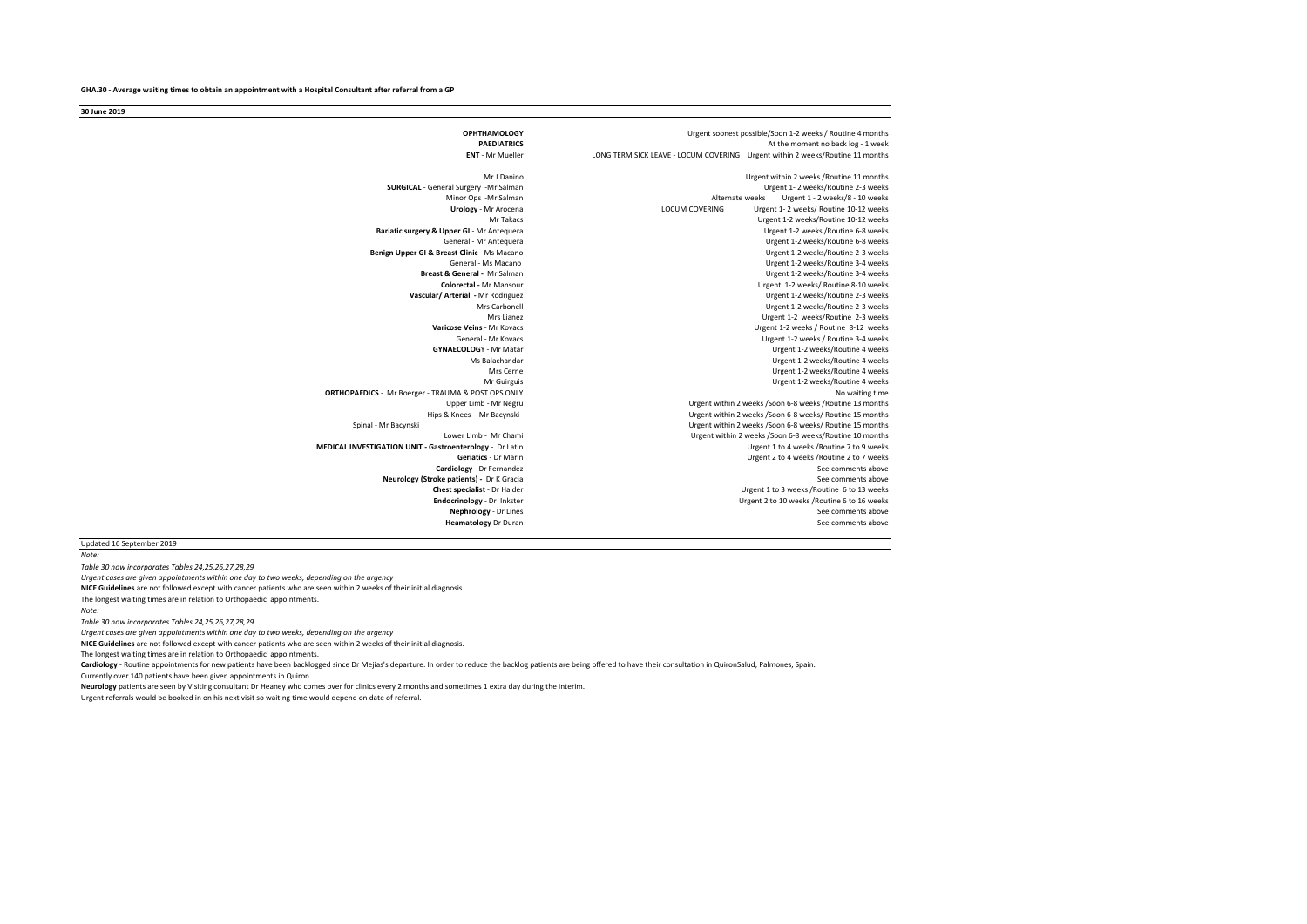**31 May 2019**

| Urgent soonest possible/Soon 1-2 weeks / Routine 4 months                    | <b>OPHTHAMOLOGY</b>                                      |
|------------------------------------------------------------------------------|----------------------------------------------------------|
| At the moment no back log - 1 week                                           | <b>PAEDIATRICS</b>                                       |
| LONG TERM SICK LEAVE - LOCUM COVERING Urgent within 2 weeks/Routine 9 months | <b>ENT - Mr Mueller</b>                                  |
| Urgent, within 2 weeks / Routine 9 months                                    | Mr J Danino                                              |
| Urgent 1-2 weeks/Routine 2-3 weeks                                           | SURGICAL - General Surgery -Mr Salman                    |
| Alternate weeks<br>Urgent 1 - 2 weeks/8 - 10 weeks                           | Minor Ops -Mr Salman                                     |
| <b>LOCUM COVERING</b><br>Urgent 1-2 weeks/ Routine 10-12 weeks               | Urology - Mr Arocena                                     |
| Urgent 1-2 weeks/Routine 10-12 weeks                                         | Mr Takacs                                                |
| Urgent 1-2 weeks / Routine 6-8 weeks                                         | Bariatic surgery & Upper GI - Mr Antequera               |
| Urgent 1-2 weeks/Routine 6-8 weeks                                           | General - Mr Antequera                                   |
| Urgent 1-2 weeks/Routine 2-3 weeks                                           | Benign Upper GI & Breast Clinic - Ms Macano              |
| Urgent 1-2 weeks/Routine 3-4 weeks                                           | General - Ms Macano                                      |
| Urgent 1-2 weeks/Routine 2-3 weeks                                           | Breast & General - Mr Salman                             |
| Urgent 1-2 weeks/ Routine 8-10 weeks                                         | Colorectal - Mr Mansour                                  |
| Urgent 1-2 weeks/Routine 2-3 weeks                                           | Vascular/ Arterial - Mr Rodriguez                        |
| Urgent 1-2 weeks/Routine 2-3 weeks                                           | Mrs Carbonell                                            |
| Urgent 1-2 weeks/Routine 2-3 weeks                                           | Mrs Lianez                                               |
| Urgent 1-2 weeks / Routine 8-12 weeks                                        | Varicose Veins - Mr Kovacs                               |
| Urgent 1-2 weeks / Routine 3-4 weeks                                         | General - Mr Kovacs                                      |
| Urgent 1-2 weeks/Routine 4-5 weeks                                           | GYNAFCOLOGY - Mr Matar                                   |
| Urgent 1-2 weeks/Routine 4-5 weeks                                           | Ms Balachandar                                           |
| Urgent 1-2 weeks/Routine 4-5 weeks                                           | Mrs Cerne                                                |
| Urgent 1-2 weeks/Routine 4-5 weeks                                           | Mr Guirguis                                              |
| No waiting time                                                              | ORTHOPAEDICS - Mr Boerger - TRAUMA & POST OPS ONLY       |
| Urgent within 1 week /Soon 6-8 weeks /Routine 17 months                      | Upper Limb - Mr Negru                                    |
| Urgent within 2 weeks /Soon 6-8 weeks/ Routine 15 months                     | Hips & Knees - Mr Bacynski                               |
| Urgent within 2 weeks /Soon 6-8 weeks/ Routine 15 months                     | Spinal - Mr Bacynski                                     |
| Urgent, within 2 weeks /Soon 6-8 weeks/Routine 12 months                     | Lower Limb - Mr Chami                                    |
| Urgent 3 to 6 weeks / Routine 7 to 9 weeks                                   | MEDICAL INVESTIGATION UNIT - Gastroenterology - Dr Latin |
| Urgent 4 to 5 weeks / Routine 5 to 6 weeks                                   | Geriatics - Dr Marin                                     |
| Urgent 2 to 8 weeks/ Routine 14 to 16 weeks                                  | Cardiology - Dr Fernandez                                |
| Urgent same week/Routine 4-6 weeks                                           | Neurology (Stroke patients) - Dr K Gracia                |
| Urgent 1 to 4 weeks / Routine 4 to 9 weeks                                   | Chest specialist - Dr Haider                             |
| Urgent 2 to 10 weeks / Routine 6 to 16 weeks                                 | Endocrinology - Dr Inkster                               |
| Urgent 1 week/ Routine 2 months                                              | Nephrology - Dr Lines                                    |
| Urgent soonest possible/ Routine 2 to 3 weeks                                | Heamatology Dr Duran                                     |
|                                                                              |                                                          |

Updated 21 June 2019

*Note: Table 30 now incorporates Tables 24,25,26,27,28,29* **NICE Guidelines** are not followed except with cancer patients who are seen within 2 weeks of their initial diagnosis. The longest waiting times are in relation to Orthopaedic appointments. *Urgent cases are given appointments within one day to two weeks, depending on the urgency*

*Note:* 

*Table 30 now incorporates Tables 24,25,26,27,28,29*

*Urgent cases are given appointments within one day to two weeks, depending on the urgency*

**NICE Guidelines** are not followed except with cancer patients who are seen within 2 weeks of their initial diagnosis.

The longest waiting times are in relation to Orthopaedic appointments.

Cardiology - Routine appointments for new patients have been backlogged since Dr Mejias's departure. In order to reduce the backlog patients are being offered to have their consultation in QuironSalud, Palmones, Spain.

Currently over 140 patients have been given appointments in Quiron.

**Neurology** patients are seen by Visiting consultant Dr Heaney who comes over for clinics every 2 months and sometimes 1 extra day during the interim.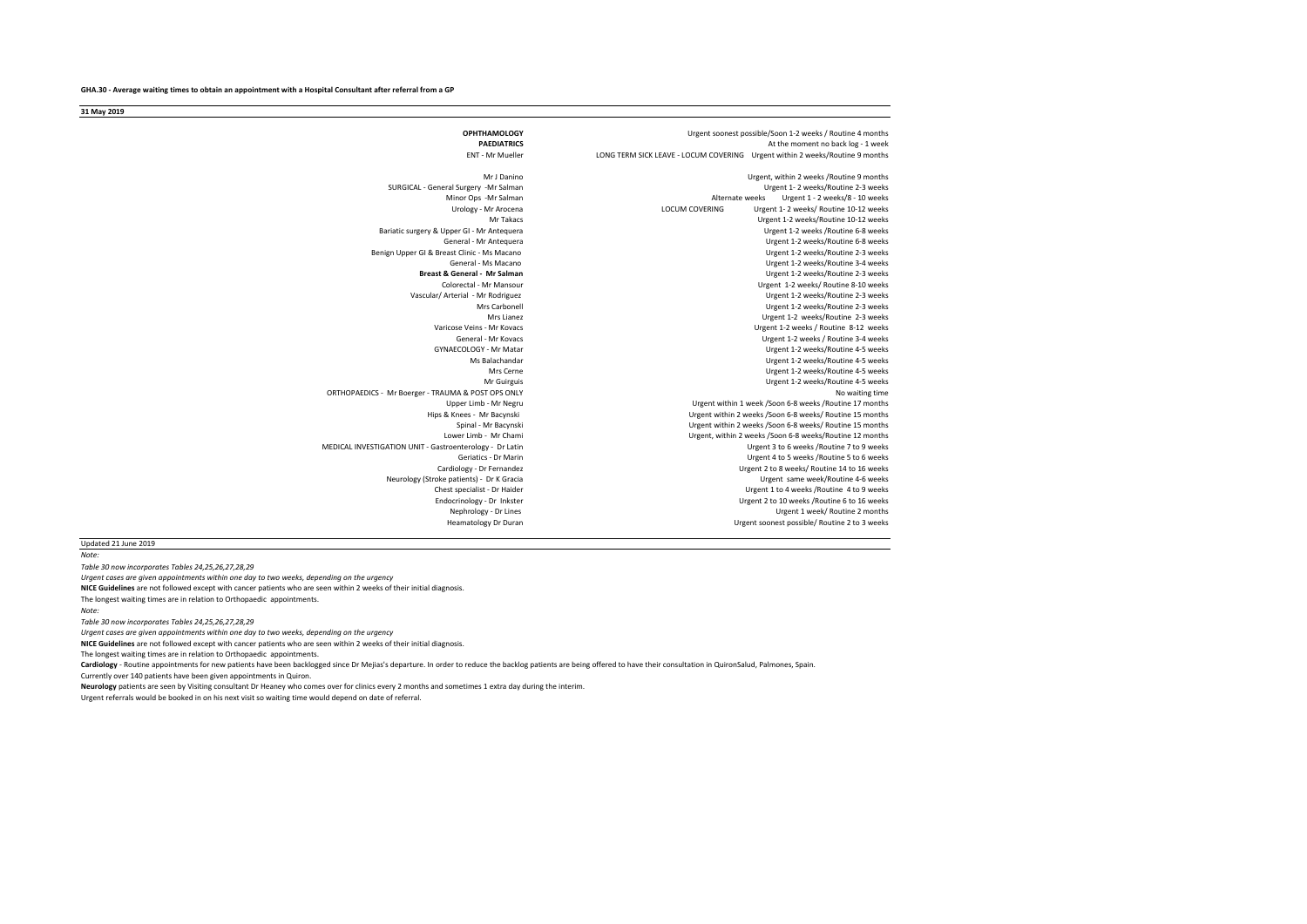**30 April 2019**

**OPHTHAMOLOGY**<br> **OPHTHAMOLOGY**<br> **DAEDIATPICS** PAEDIATRICS **PAEDIATRICS** At the moment no back log - 1 week<br>Literature of the moment no back log - 1 weeks /Routine 9 months **ENT** - Mr Mueller Urgent, within 2 weeks /Routine 9 months Urgent, within 2 weeks /Routine 9 months<br>I Freent 1- 2 weeks /Routine 8-10 weeks **SURGICAL** - General Surgery Minor Ops -Mr Salman **CONTAL**<br>Urology - Mr Arocena **Urgent 1- 2 weeks/ Routine 10-12 weeks**<br> **Urgent 1- 2 weeks/ Routine 10-12 weeks/<br>
Urgent 1-2 weeks/ Routine 10-12 weeks** Urgent 1-2 weeks/Routine 10-12 weeks<br>Urgent 1-2 weeks /Routine 6-8 weeks **Bariatic surgery & Upper GI - Mr Antequera GI - Mr** Urgent 1-2 weeks/Routine 6-8 weeks<br>Urgent 1-2 weeks/Routine 2-3 weeks **Benign Upper GI & Breast Clinic - Ms Macano Giovernal - Ms Macano** General - Ms Macano Urgent 1-2 weeks/Routine 3-4 weeks<br>
Repeat & General - Mr Salman Urgent 1-7 weeks/Routine 2-3 weeks **Breast & General -** Mr Salman Urgent 1-2 weeks/Routine 2-3 weeks Colorectal - Mr Mansour **Colorectal - Mr Mansour** Urgent 1-2 weeks/ Routine 8-10 weeks<br>Urgent 1-2 weeks/ Routine 2-3 weeks **Vascular/ Arterial -** Mr Rodriguez Urgent 1-2 weeks/Routine 2-3 weeks SCarbonell Communication of the Urgent 1-2 weeks/Routine 4-5 weeks<br>Mrs Lianez Mars Communication of the Urgent 1-2 weeks/Routine 2-3 weeks Mrs Lianez Mrs Lianez Camera Camera Camera Camera Camera Camera Camera Camera Camera Camera Camera Camera Camera Camera Camera Camera Camera Camera Camera Camera Camera Camera Camera Camera Camera Camera Camera Camera Came **Se Veins** - Mr Kovacs<br>General - Mr Kovacs **Varian Communist Communist Communist Communist Communist Communist Communist Communist Comm**<br>Urgent 1-2 weeks / Routine 3-4 weeks General - Mr Kovacs General - Mr Kovacs Communication Communication Communication Communication Communication C<br>I Irgent 1-2 weeks / Routine 4-5 weeks / Routine 4-5 weeks / Routine 4-5 weeks / Routine 4-5 weeks / Routine 4 LOGY - Mr Matar **COLOGY - Mr Matar URGA**<br>Ms Balachandar **Mr Matar Urgent 1-2 weeks/Routine 4-5 weeks** Malachandar **Malachandar** Urgent 1-2 weeks/Routine 4-5 weeks<br>Malachandar Malachandar Urgent 1-2 weeks/Routine 4-5 weeks Mrs Cerne Cerne Urgent 1-2 weeks/Routine 4-5 weeks<br>Mr Guirguis Cerne Urgent 1-2 weeks/Routine 4-5 weeks Urgent 1-2 weeks/Routine 4-5 weeks No waiting time<br>ORTHOPAEDICS - Mr Boerger - TRAUMA & POST OPS ONLY<br>Urgent within 1 week /Soon 6-8 weeks /Routine 14 months Urgent within 1 week /Soon 6-8 weeks /Routine 14 months<br>Urgent within 2 weeks /Soon 6-8 weeks/Routine 14 months Urgent within 2 weeks /Soon 6-8 weeks/ Routine 14 months Spinal - Mr Bacynski **Spinal - Mr Bacynski** Urgent within 2 weeks /Soon 6-8 weeks/ Routine 14 months<br>Lower Limb - Mr Chami **Mr Urgent within 2 weeks /Soon 6-8 weeks/Routine 11** months Urgent, within 2 weeks /Soon 6-8 weeks/Routine 11 months<br>Urgent 2 to 6 weeks /Routine 5 to 10 weeks **MEDICAL INVESTIGATION UNIT - Gastroenterology - Dr Latin URGENT 2 to 10 weeks / Gariatics - Dr Marin** Geriatics - Dr Marin Carent Carent Carent Carent Carent Carent Carent Carent Carent Carent Carent Carent Carent Carent Carent Carent Carent Carent Carent Carent Carent Carent Carent Carent Carent Carent Carent Carent Caren **Cardiology** - Urgent 2 to 8 weeks/ Routine 14 to 16 weeks **Neurology (Stroke patients) - Dr** K Gracia Urgent same week/Routine 4-6 weeks<br>Chest specialist - Dr Haider Urgent 1 to 3 weeks / Routine 3 to 6 weeks **Chest specialist** - Dr Haider **Chest specialist** - Dr Haider **Chest Specialist** - Dr Haider **Chest Specialist** - Dr Inkster **Chest Specialist** - Dr Inkster **Chest Specialist** - Dr Inkster **Chest Specialist** - Dr Inkster **Endocrinology** - Dr Inkster **Endocrinology** - Dr Inkster Urgent 2 to 10 weeks /Routine 6 to 16 weeks /Routine 2 months<br>
Urgent 1 week/ Routine 2 months **Nephrology** - Dr Lines **Nephrology** - Dr Lines **Contains the Urgent 1 week/ Routine 2 months Neamatology Dr Duran and Dr Lines and Dr Lines and Dr Lines and Dr Lines and Dr Lines and Dr Lines and Dr Lines and Dr Lines and Urgent soonest possible/ Routine 2 to 3 weeks** 

Updated 21 June 2019

*Note:* 

*Table 30 now incorporates Tables 24,25,26,27,28,29*

**NICE Guidelines** are not followed except with cancer patients who are seen within 2 weeks of their initial diagnosis. *Urgent cases are given appointments within one day to two weeks, depending on the urgency*

The longest waiting times are in relation to Orthopaedic appointments.

Cardiology - Routine waiting times for new patients is now 6 months. In order to reduce the backlog patients are being offered to have their consultation in QuironSalud, Palmones, Spain. Over 120 patients have been offered appointments in Spain. It is envisaged that cardiology referrals should be up-to-date by the end of May 2019

**Neurology** patients are seen by Visiting consultant Dr Heaney who comes over for clinics every 2 months and sometimes 1 extra day during the interim. Urgent referrals would be booked in on his next visit so waiting time would depend on date of referral.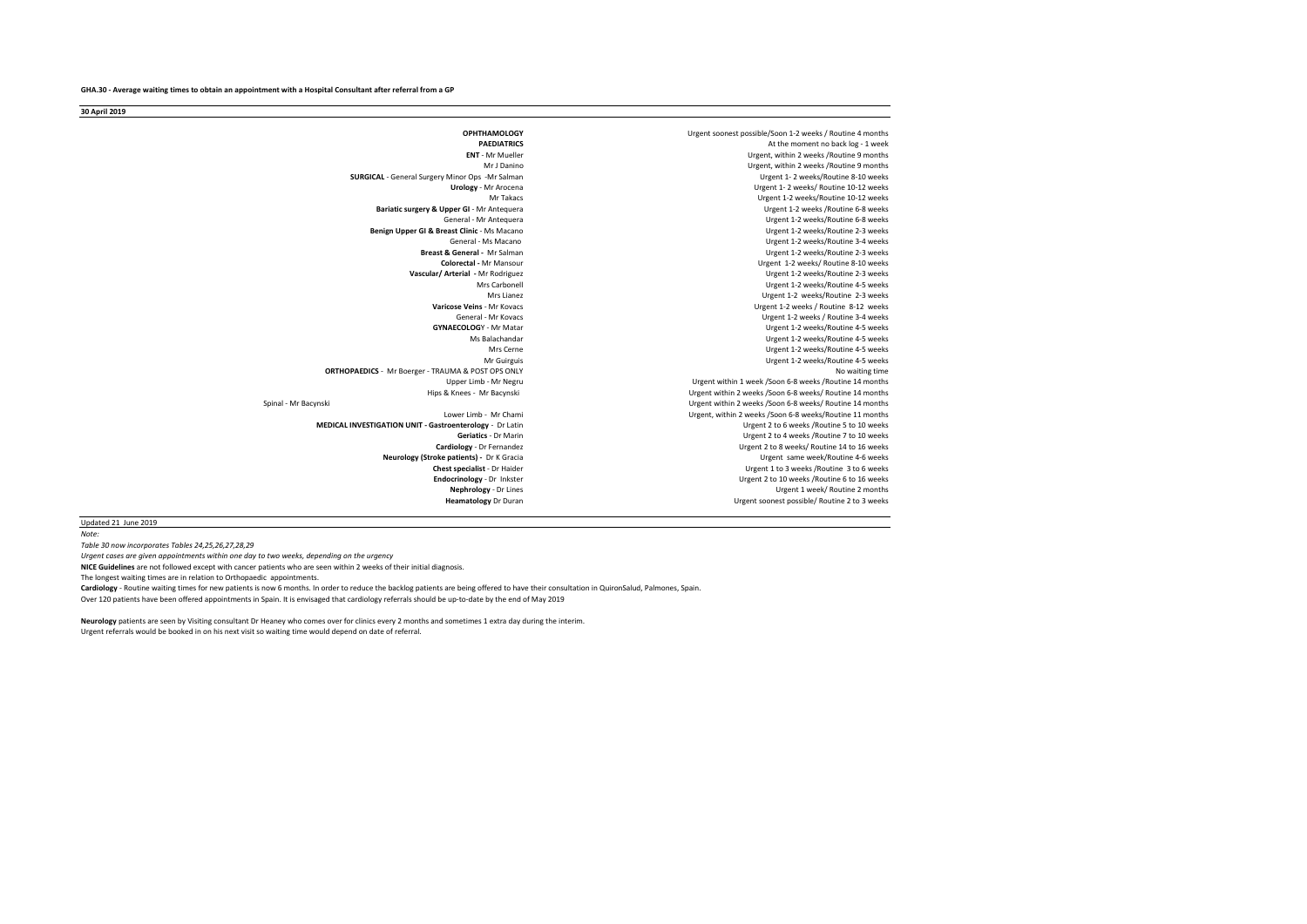**March 2019 OPHTHAMOLOGY** Urgent, 1-2 weeks / Routine 4 months<br>**DAFDIATRICS DEFINITRICS DESCRIPTION** PAEDIATRICS **PAEDIATRICS** At the moment no back log - 1 week<br>Literature of the moment no back log - 1 weeks **SURGICAL** - General Surgery -Mr Merida<br>**Urology** - Mr Arocena **Bariatic surgery & Upper GI** - Mr Antequera<br>General - Mr Antequera **Benign Upper GI & Breast Clinic - Ms Macano General - Ms Macano** General - Ms Macano Cameral - Ms Macano Cameral - Ms Macano Cameral - Ms Macano Cameral - Ms Macano Cameral - M<br>Urgent 1-2 weeks/Routine 2-3 weeks **Bream - Article Controlleries Act Controlleries Act Colorectal - Mr Salman Development 1-2 weeks/Routine 2-3 weeks<br>Colorectal - Mr Mansour Controlleries Act Controlleries Act Oriented States Act Oriented States Act Orient Vascular/ Arterial - Mr Rodriguez<br>Mrs Carbonell** Mrs Carbonell Material Chrome Controll Urgent 1-2 weeks/Routine 4-5 weeks<br>Urgent 1-2 weeks/Routine 5-6 weeks/ **Se Veins** - Mr Kovacs **Variation Community Community Community Community Community Community Community Community**<br>Sepheral - Mr Kovacs Community Community Community Community Community Community Community Community Commun General - Mr Kovacs General - Mr Kovacs Ceneral - Mr Kovacs Ceneral - Mr Kovacs Ceneral - Mr Kovacs Ceneral - M<br>Grypent 1-2 weeks / Routine 4-5 weeks LOGY - Mr Matar **Cology - Matar Urgent 1-2 weeks/Routine 4-5 weeks**<br>Ms Balachandar **Natar Urgent 1-2 weeks/Routine 4-5 weeks** Mrs Cerne Cerne Urgent 1-2 weeks/Routine 4-5 weeks<br>Mr Guirguis Cerne Urgent 1-2 weeks/Routine 4-5 weeks **ORTHOPAEDICS** - Mr Boerger - TRAUMA & POST OPS ONLY<br>Upper Limb - Mr Negru Upper Limb - Mr Negru Urgent, within 2 weeks /Routine 15 months<br>Urgent, within 2 weeks / Routine 15 months<br>Urgent, within 2 weeks / Routine 15 months nees - Mr Bacynski (nees - Mr Bacynski)<br>The Urgent, within 2 weeks / Routine 13 months<br>Urgent, within 2 weeks / Routine 13 months Lower Limb - Mr Chami **Lower Limb - Mr Chamidation Chamidation** Champions Computer Champions Champions Champions C<br>
Urgent 7 to 9 weeks /Routine 9 to 10 weeks **MEDICAL INVESTIGATION UNIT - Gastroenterology - Dr Latin View Contrology**<br>Geriatics - Dr Marin Geriatics - Dr Marin Care and Care and Care and Care and Care and Care and Care and Care and Care and Care and C<br>Urgent 2 to 6 weeks/ Routine 14 to 16 weeks **Cardiology** - Dr Fernandez Urgent 2 to 6 weeks/ Routine 14 to 16 weeks<br>
Dr De La Chica **Neurology (Stroke patients) -** Dr K Gracia<br>Chest specialist - Dr Haider Endocrinology - Dr Inkster **Endocrinology** - Dr Inkster **Newsell Constant Constant 2 to 10 weeks /Routine 14 to 16 weeks**<br>Urgent 1 week/Routine 2 months **Nephrology** - Dr Lines **Nephrology - Dr Lines** Urgent 1 week/ Routine 2 months<br>
Urgent soonest possible/ Routine 2 to 3 weeks

**Ent, within 2 weeks /Routine 8 to 9 weeks<br>Urgent 2 weeks/Routine 1 month Urology** - Mr Arocena Urgent 1- 2 weeks/ Routine 14-15 weeks Urgent 1-2 weeks/Routine 10-12 weeks Urgent 1-2 weeks/Routine 8-9 weeks<br>Urgent 1-2 weeks/Routine 3-4 weeks **Colorect 1-2 weeks/ Routine 9-10 weeks<br>Lirgent 1-2 weeks/ Routine 4-5 weeks** Urgent 1-2 weeks/Routine 4-5 weeks Urgent 1-2 weeks/Routine 4-5 weeks Urgent, within 2 weeks / Routine 13 months Dr De La Chica Urgent 3 to 8 weeks/ Routine 20 to 24 weeks Urgent 3 to 8 weeks/ Routine 20 to 24 weeks<br>Urgent same week/ Routine 4-6 weeks **Urgent 1 to 3 weeks /Routine 3 to 5 weeks Heart soonest possible/ Routine 2 to 3 weeks** 

Updated 22 May 2019 *Note:* 

*Table 30 now incorporates Tables 24,25,26,27,28,29*

*Urgent cases are given appointments within one day to two weeks, depending on the urgency*

**NICE Guidelines** are not followed except with cancer patients who are seen within 2 weeks of their initial diagnosis. The longest waiting times are in relation to Orthopaedic appointments.

**MIU** - All routine waiting times increased due to Christmas/end of year leave.

Dr Duran & Dr Lines take their own referals and book patients in themselves- any referrals received by clerk are passed on.

Dr Duran & Dr Lines take their own referals and book patients in themselves- any referrals received by clerk are passed on.

Dr Inkster also books patients appointments herself. However she then hands referral letter to receptionist to call patients and inform of appointment.

**Cardiology** - Routine appointments have been backlogged since Dr Mejia's departure. May's referrals have been booked in for October and we should have waiting times reduced

by 50% once all referrals from June to August have been given appointments.Please note that waiting times have increased in December due to there being no consultant for Wednesday's clinic, Dr Ruiz will return in January2019. Dr pena has announced he will not be returning for clinics after December so we can expect further incresed in waiting times.

**Neurology** - Patients are ususally seen by Dr Gracia & Visiting Consultant Dr Heaney who specialises in epilepsy & fits. Dr Heaney visits every 2 months on average.

Urgent referrals would be booked in on his next visit. Dr Gracia specialises in strokes.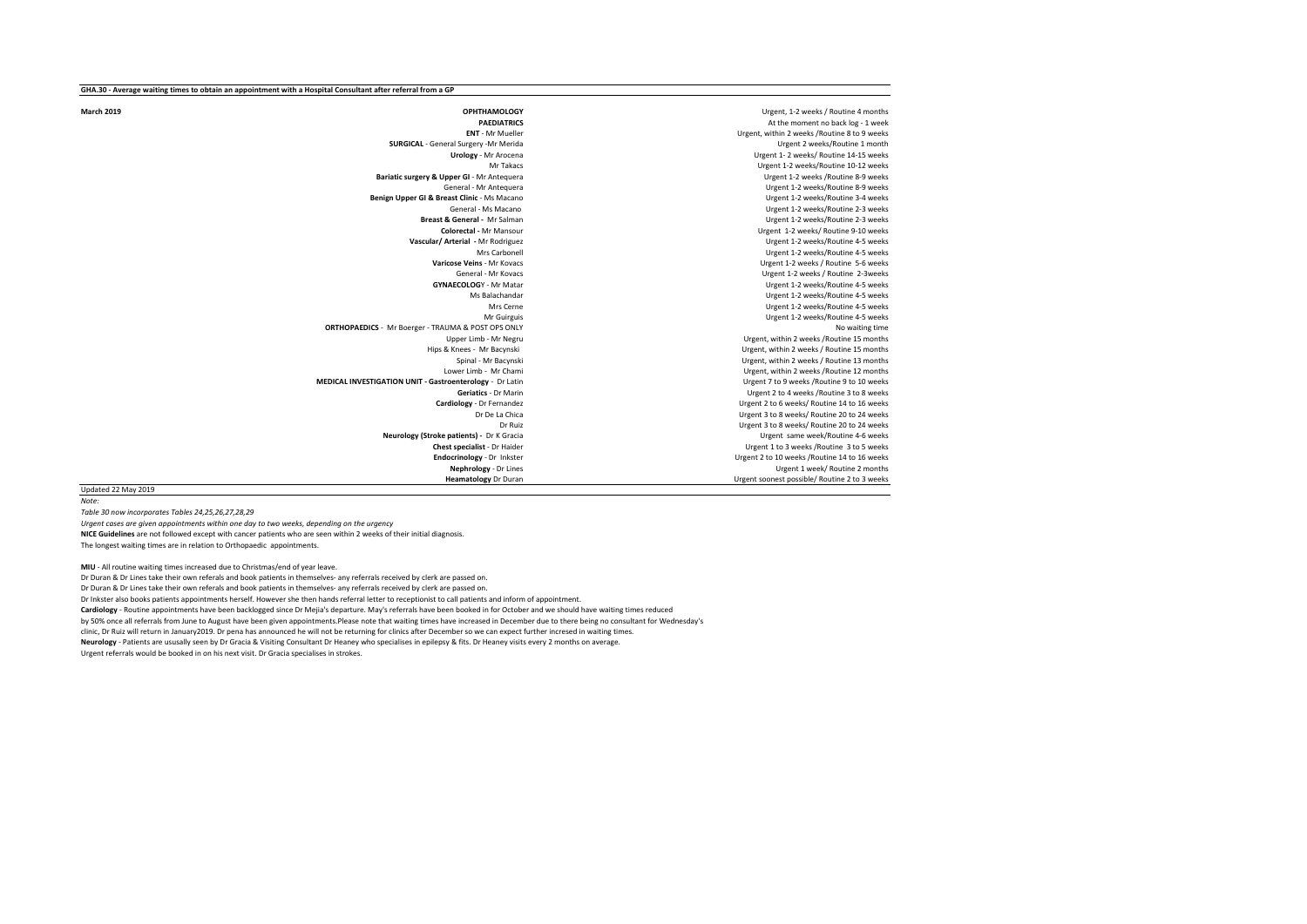**28 February 2019**

**OPHTHAMOLOGY** Urgent, 1-2 weeks / Routine 4 months<br> **DREDIATPICS** PAEDIATRICS **PAEDIATRICS** At the moment no back log - 1 week<br>Literation of the moment no back log - 1 weeks **SURGICAL** - General Surgery -Mr Merida<br>**Urgingy** - Mr Arocena Urgent 1-2 weeks/ Routine 14-15 weeks<br>
Urgent 1-2 weeks/ Routine 14-15 weeks<br>
Urgent 1-2 weeks/ Routine 10-12 weeks **Bariatic surgery & Upper GI** - Mr Antequera<br>General - Mr Antequera **Benign Upper GI & Breast Clinic - Ms Macano General - Ms Macano Breast & General - Mr Salman Colorectal - Mr Salman Colorectal -** Mr Mansour Urgent 1-2 weeks/ Routine 9-10 weeks **Vascular/ Arterial -** Mr Rodriguez Urgent 1-2 weeks/Routine 4-5 weeks Mrs Carbonell Mrs Carbonel Mrs Carbonel Mrs Carbonel Devels (Routine 4-5 weeks/Routine 4-5 weeks/<br>Maricose Veins - Mr Kovacs Natione 3-6 weeks/Routine 5-6 weeks/Routine 5-6 weeks **Se Veins** - Mr Kovacs **Variet 2-8 weeks / Routine 5-6 weeks / Routine 5-6 weeks / Routine 5-6 weeks / Routine 2-3 weeks / Routine 2-3 weeks / Routine 2-3 weeks / Routine 2-3 weeks / Routine 2-3 weeks / Routine 2-3 weeks /** General - Mr Kovacs **General - Mr Kovacs** General - Mr Kovacs **Urgent 1-2 weeks / Routine 2-3weeks** / General - Mr Kovacs **GYNAFCOI OG**Y - Mr Matar **COVACS** CONSISTENT OF A LIFE OF A LIFE OF A LIFE OF A LIFE OF A LIFE OF A **LOG**Y - Mr Matar **COLOGY** - Mr Matar Urgent 1-2 weeks/Routine 4-5 weeks<br>Ms Balachandar **Urgent 1-2 weeks/Routine 4-5 weeks** Max Balachandar **Max Balachandar** Urgent 1-2 weeks/Routine 4-5 weeks<br>Max Corpo Mrs Cerne Cerne Urgent 1-2 weeks/Routine 4-5 weeks<br>Mr Guirguis Cerne Urgent 1-2 weeks/Routine 4-5 weeks Urgent 1-2 weeks/Routine 4-5 weeks<br>ORTHOPAEDICS - Hins & knees - Mr Roerger Manageric Section 10 months (Urgent within 2 weeks/Routine 12 months ps & knees - Mr Boerger **Chapter Communist Communist Communist Communist Communist Communist Communist Communist**<br>Primate Urgent, Within 2 weeks /Routine 10 months Spinal/Hips & Knees - Mr Bacynski Spinal/Hips & Knees - Mr Bacynski Urgent, within 2 weeks / Routine 7/8 months<br>Lower Limb - Mr Chami Spinal Altamine and the Urgent, within 2 weeks / Routine 10 months **MEDICAL INVESTIGATION UNIT - Gastroenterology - Dr Latin URGENT 1 CONCERTS Cardiology** - Dr Fernandez **Cardiology** - Dr Fernandez **Dramation Cardiology** - Dr De La Chica<br>Dr De La Chica **Dr Cardiology** - Dr De La Chica **Dr Cardiology** - Dr De La Chica **Dr Cardiology** - Dr De La Chica La Chica Urgent 3 to 8 weeks/ Routine 20 to 24 weeks<br>
Dr Buiz<br>
Urgent 3 to 8 weeks/ Routine 20 to 24 weeks **Neurology (Stroke patients) - Dr K Gracia Chest specialist** - Dr Haider **Chest specialist** - Dr Haider **Chest Specialist** - Dr Haider **Chest** Specialist - Dr Haider **Endocrinology** - Dr Inkster **Channel 2 to 20 weeks /Routine 6 to 16 weeks Endocrinology** - Dr Inkster **Endocrinology** - Dr Inkster Urgent 2 to 10 weeks /Routine 6 to 16 weeks<br>**Nephrology** - Dr Lines **Urgent 1 week/Routine 2 months Nephrology** - Dr Lines **Nephrology - Dr Lines** Urgent 1 week/ Routine 2 months<br>Heamatology Dr Duran **New Street Constant Constant Urgent** Soonest possible/ Routine 2 to 3 weeks

**Ent, within 2 weeks /Routine 8 to 9 weeks<br>Urgent 2 weeks/Routine 1 month** Urgent 1-2 weeks/Routine 10-12 weeks Urgent 1-2 weeks/Routine 8-9 weeks<br>Urgent 1-2 weeks/Routine 3-4 weeks Urgent 1-2 weeks/Routine 2-3 weeks<br>Urgent 1-2 weeks/Routine 2-3 weeks Urgent, within 2 weeks /Routine 10 months Urgent, within 2 weeks /Routine 10 months<br>Urgent 1 to 4 weeks /Routine 8 to 12 weeks **Geriatics** - Dr Marin Urgent 2 to 4 weeks /Routine 6 to 8 weeks Urgent 3 to 8 weeks/ Routine 20 to 24 weeks<br>Urgent same week/ Routine 4-6 weeks **Urgent soonest possible/ Routine 2 to 3 weeks** 

# Updated 2 April 2019

*Note:* 

*Table 30 now incorporates Tables 24,25,26,27,28,29* **NICE Guidelines** are not followed except with cancer patients who are seen within 2 weeks of their initial diagnosis. The longest waiting times are in relation to Orthopaedic appointments. *Urgent cases are given appointments within one day to two weeks, depending on the urgency*

**MIU** - All routine waiting times increased due to Christmas/end of year leave.

Dr Duran & Dr Lines take their own referals and book patients in themselves- any referrals received by clerk are passed on.

Dr Duran & Dr Lines take their own referals and book patients in themselves- any referrals received by clerk are passed on.

Dr Inkster also books patients appointments herself. However she then hands referral letter to receptionist to call patients and inform of appointment.

**Cardiology** - Routine appointments have been backlogged since Dr Mejia's departure. May's referrals have been booked in for October and we should have waiting times reduced

by 50% once all referrals from June to August have been given appointments.Please note that waiting times have increased in December due to there being no consultant for Wednesday's

clinic, Dr Ruiz will return in January2019. Dr pena has announced he will not be returning for clinics after December so we can expect further incresed in waiting times.

**Neurology** - Patients are ususally seen by Dr Gracia & Visiting Consultant Dr Heaney who specialises in epilepsy & fits. Dr Heaney visits every 2 months on average. Urgent referrals would be booked in on his next visit. Dr Gracia specialises in strokes.